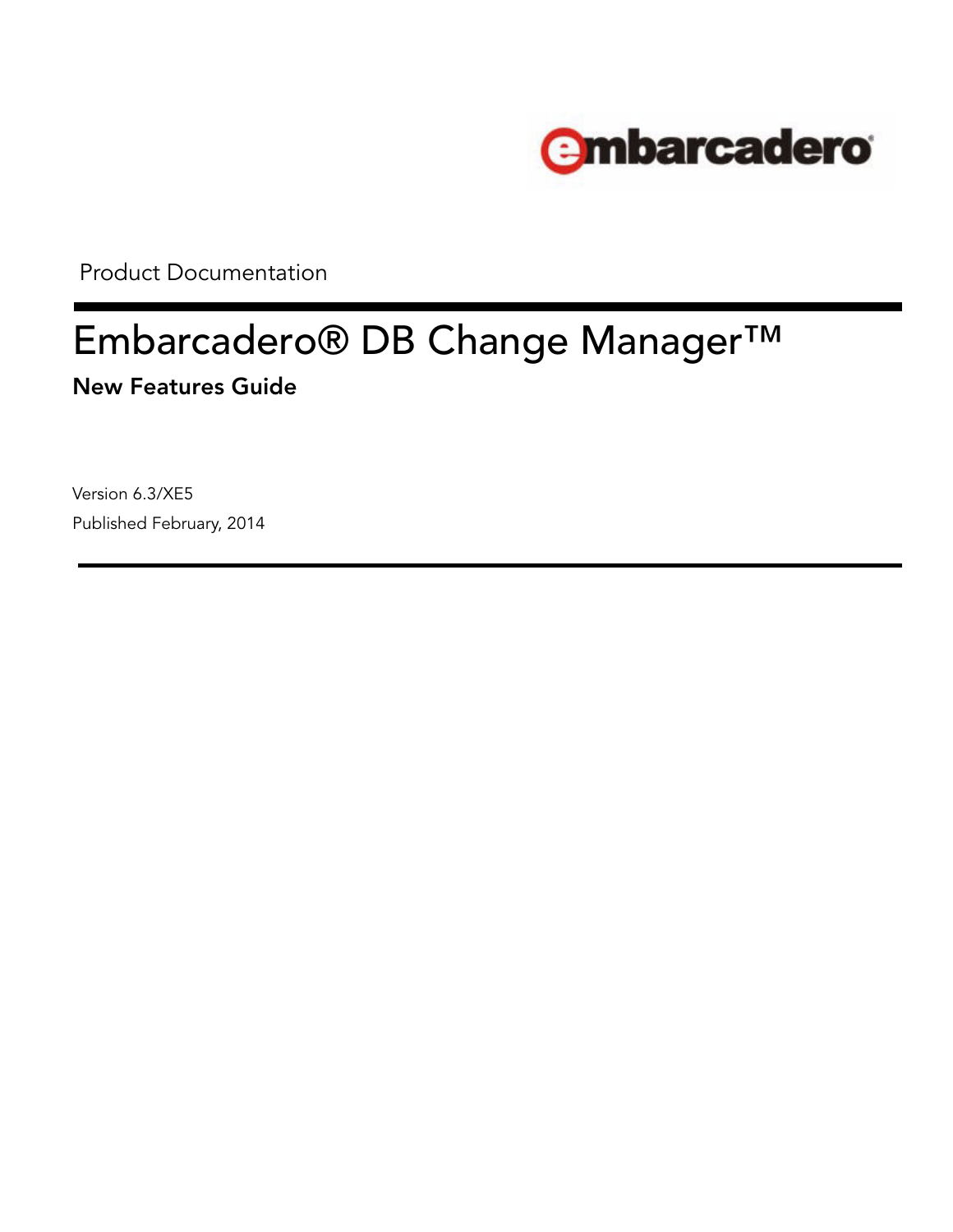© 2014 Embarcadero Technologies, Inc. Embarcadero, the Embarcadero Technologies logos, and all other Embarcadero Technologies product or service names are trademarks or registered trademarks of Embarcadero Technologies, Inc. All other trademarks are property of their respective owners.

This software/documentation contains proprietary information of Embarcadero Technologies, Inc.; it is provided under a license agreement containing restrictions on use and disclosure and is also protected by copyright law. Reverse engineering of the software is prohibited.

Embarcadero Technologies, Inc. is a leading provider of award-winning tools for application developers and database professionals so they can design systems right, build them faster and run them better, regardless of their platform or programming language. Ninety of the Fortune 100 and an active community of more than three million users worldwide rely on Embarcadero products to increase productivity, reduce costs, simplify change management and compliance, and accelerate innovation. Founded in 1993, Embarcadero is headquartered in San Francisco, with offices located around the world. To learn more, please visit [http://www.embarcadero.com.](http://www.embarcadero.com)

February 9, 2014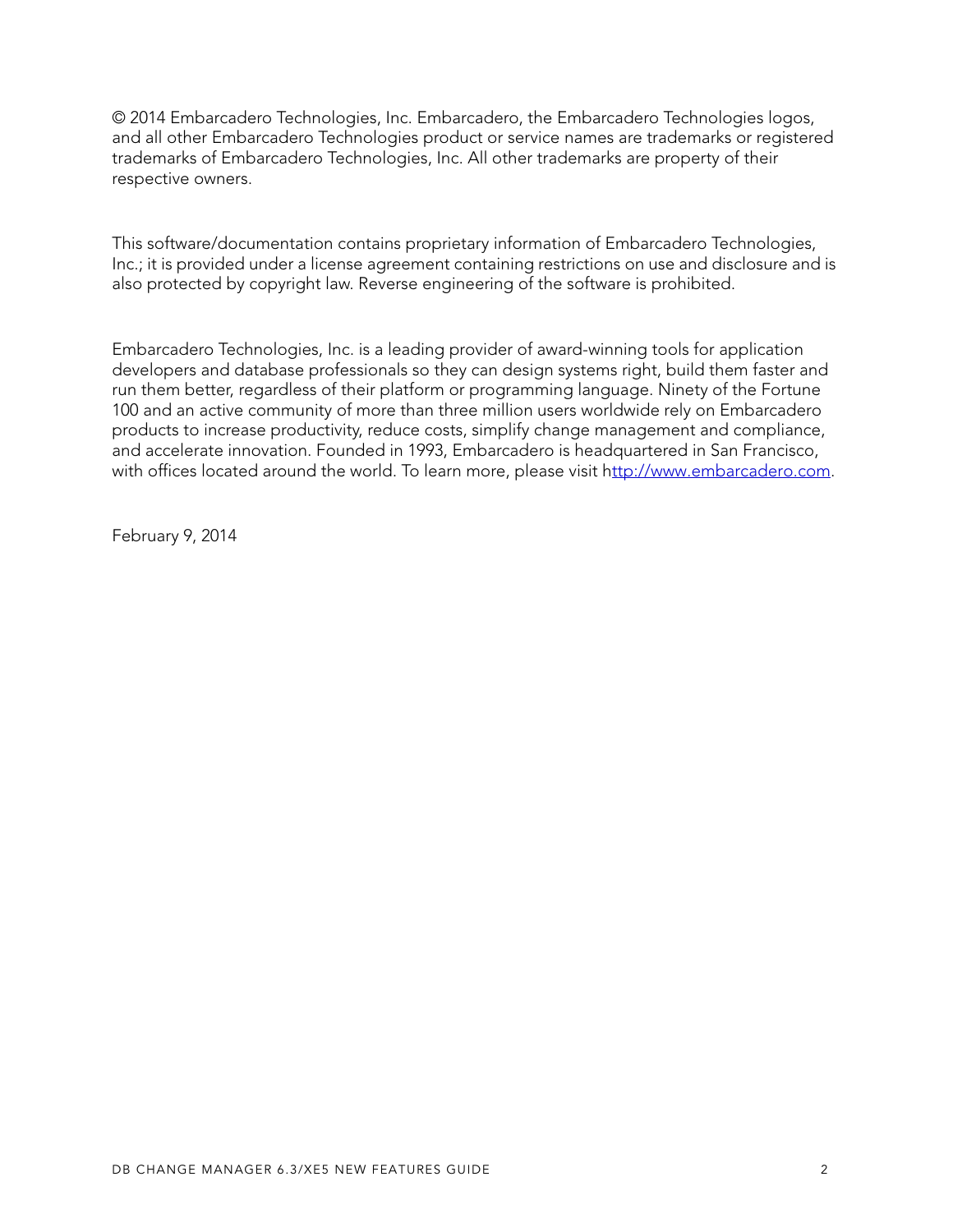## **Contents**